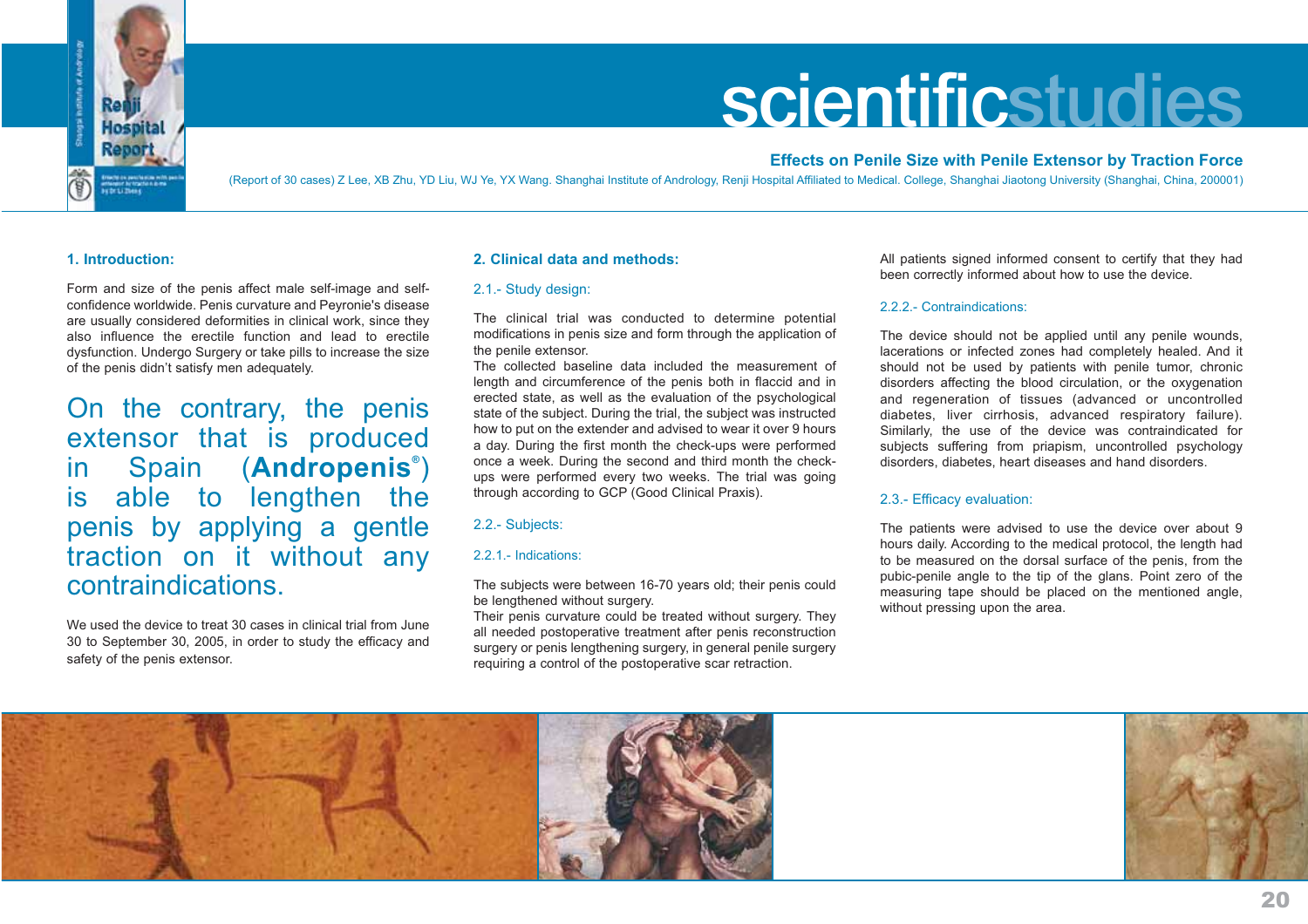

# scientificstudies

## **Effects on Penile Size with Penile Extensor by Traction Force**

(Report of 30 cases) Z Lee, XB Zhu, YD Liu, WJ Ye, YX Wang. Shanghai Institute of Andrology, Renji Hospital Affiliated to Medical. College, Shanghai Jiaotong University (Shanghai, China, 200001)

The perimeter or circumference in turn should be measured midway along the length of the penis. Measurements should first be made in flaccid state and then in erected state inducedby sexual stimulation. The values should be registered on the treatment evaluation sheet. If the penile length and perimeter of the penis increased over 1 cms both in flaccid and in erected state within three months, the treatment had to be considered effective. If not, it had to be considered not effective.

#### 2.4.- Safety evaluation:

Every review should especially register any penile discomfort, pain, foreskin edema etc. This being the case, the Penis Extender should not be used: In presence of pain, numbness or paleness of the glans the device should be removed immediately, as well as during physiological activities such as defecation, micturition, sports, sexual intercourse or during any other potentially hazardous physical activities involving the risk of falls. The same applies to excessive consumption of alcohol, analgesics or euphorizing agents.

### **3. Results:**

30 males were recruited for the study with the aim to investigate the effects of a penis extensor in order to lengthen the penis.

They were between 16 and 40 years old and among them 26 wanted to achieve a larger penis, whilst the remaining 4 were treated to extend the penis after being submitted to penile curvature surgery. 23 of the patients completed the clinical trial, whilst 7 broke it up. In the latter case, 6 of them, after 1- 2 month of treatment, did not complete the therapy because of their refusal to wear the device over 9 hours a day. One patient broke up therapy complaining of penile discomfort.

During the trial, there was no case of penile pain, ulcer or foreskin edema registered.

None of the patients reported erectile dysfunction or urination dysfunction. In 23 patients the effectiveness of the device was demonstrated after a three-month treatment and theeffectiveness rate was100%.

Tab 1 Penile size in different penis state before and after three month of treatment:

| Penile size          |                 | Length of   Perimeter of   Length of |               | Perimeter<br>flaccid (cm) $ $ flaccid (cm) $ $ erect (cm) $ $ of erect (cm) $ $ |
|----------------------|-----------------|--------------------------------------|---------------|---------------------------------------------------------------------------------|
| Base line            | $7.1 \pm 1.5$   | $6.3 \pm 1.3$                        | $9.3 \pm 2.3$ | $8.1 \pm 1.7$                                                                   |
| After<br>three-month | $9.2 \pm 2.0^*$ | $8.1 + 1.2*$                         | $12.3 + 1.9*$ | $10.0 \pm 1.9^*$                                                                |

\*compared with base line, P<0.05.

### **4. Discussion**

Form and size of the penis are important sexual characteristics and affect men's self-confidence and self-evaluation. Though the size of the penis doesn't directly influence the female orgasm, there are many men who give an enormous importance to the size of their penis. That is so true, that the thought that their penis isn't large enough makes them avoid make love to women and even swim in public. No standard surgery and no pills or medicines are able to lengthen the penis definitively.

The principle of traction is commonly used in plastic surgery to generate the expansion of human tissues, in order to use the new skin in skin implantations or to cover cutaneous defects, burns or bald zones. It is also used in bone distraction in orderto lengthen the diaphysis of long limb bones and phalangeal bones.

In ancient cultures the same principle has been used to lengthen different parts of the body – as for example the neck in the Paduang tribe in Burma ("giraffe-women"), or the lips or ears in African or Amazon tribes - through the fitting of prostheses or weights to achieve the desired lengthening.